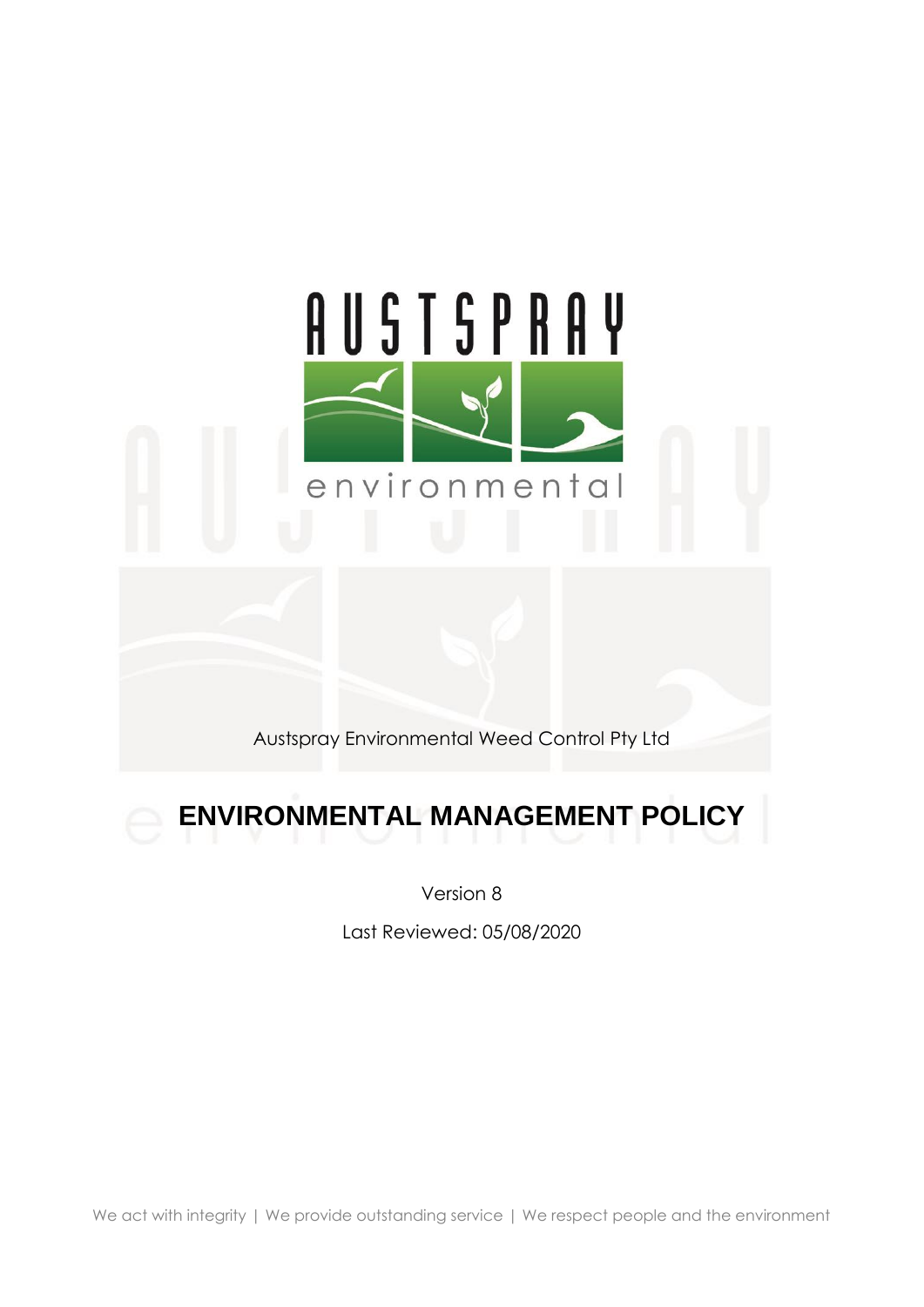Environmental Management Policy – Version  $9.0 - 30/08/2021$  @ 2 of 5

This document is the intellectual property of Austspray Environmental Weed Control Pty Ltd We act with integrity | We provide outstanding service | We respect people and the environment

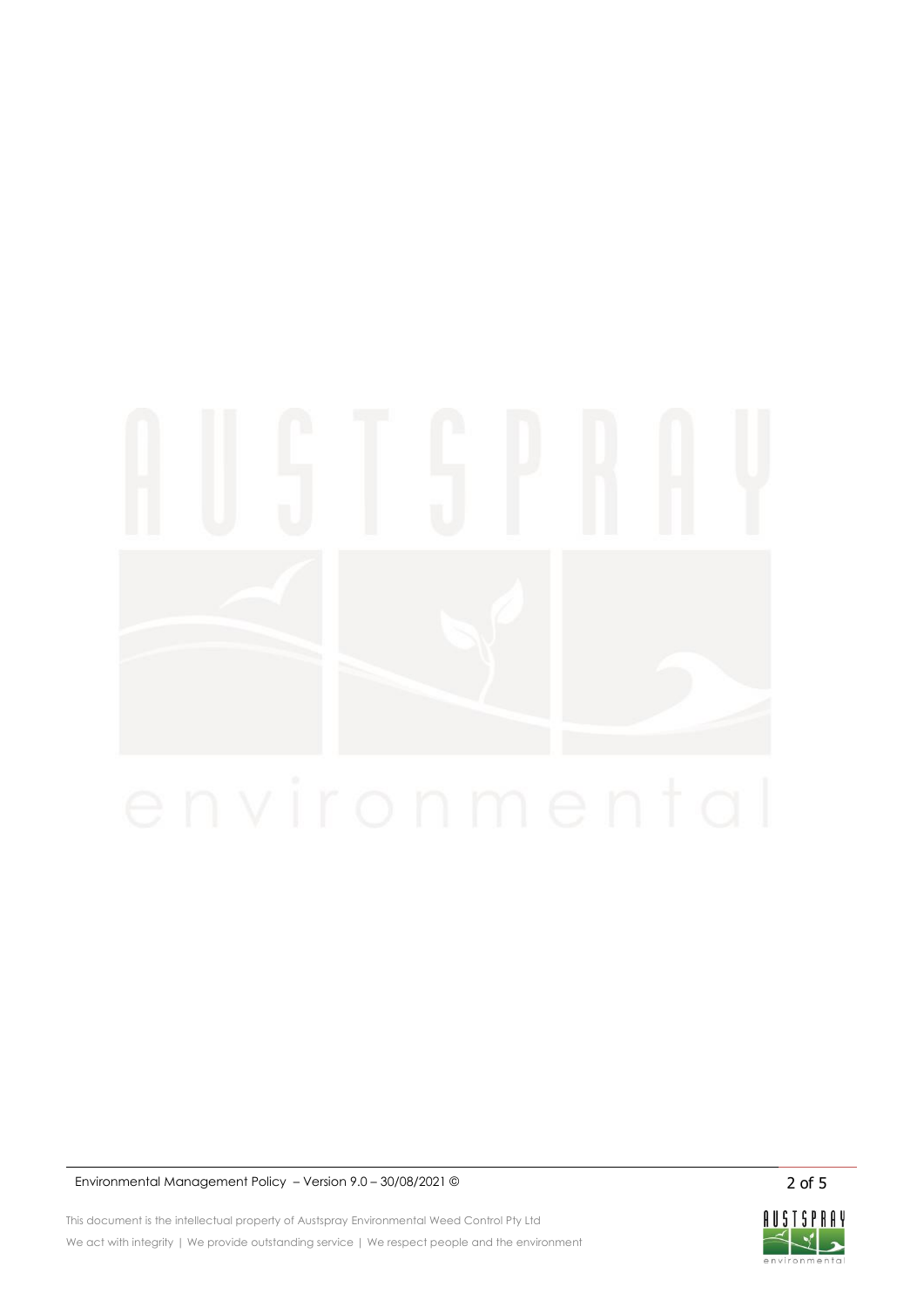## $1.0\,$ .......................4  $2.0$  $3.0$  $4.0$  $5.0$  $6.0\,$

**CONTENTS** 

Environmental Management Policy - Version 9.0 - 30/08/2021 ©



3 of 5

This document is the intellectual property of Austspray Environmental Weed Control Pty Ltd We act with integrity | We provide outstanding service | We respect people and the environment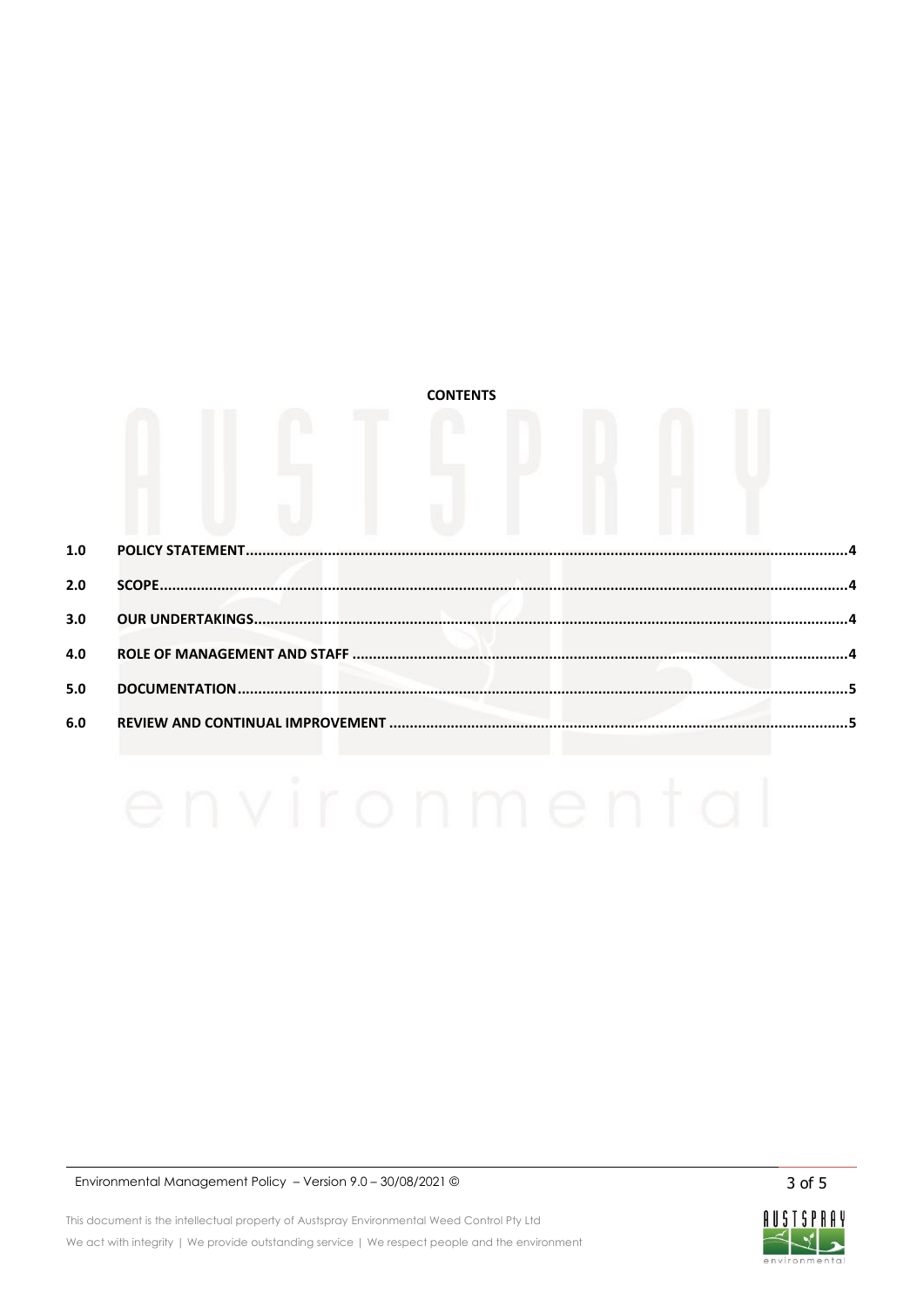### **1.0 POLICY STATEMENT**

It is the Policy of Austspray Environmental Weed Control to provide a quality service in a manner that ensures a safe and healthy workplace for our employees whilst minimising our potential impact on the environment. We will operate in compliance with all relevant environmental legislation and will strive to reduce our environmental footprint, minimise chemical use within the environment where possible and default to the lowest toxicity herbicide whilst maintain efficacy in all herbicide applications; to use pollution prevention and environmental best practices in all we do.

### **2.0 SCOPE**

This policy applies to all staff members and business departments including Landscape Maintenance, Natural Areas, Turf Maintenance and the Management team and applies to all workplace areas, worksites and transport corridors between base and sites.

### **3.0 OUR UNDERTAKINGS**

We will:

- Integrate the consideration of environmental concerns and impacts into all of our decision making and activities; These aspects are recorded in the Environmental Aspects and Impacts Register, which should be read in conjunction with this document;
- $\triangleright$  Promote environmental awareness among our employees and encourage them to work in an environmentally responsible manner;
- $\triangleright$  Train, educate and inform our employees about environmental issues that may affect their work;
- $\triangleright$  Reduce waste through re-using, recycling and by purchasing recycled, recyclable or re-furbished products and materials where these alternatives are available, economically viable and suitable;
- $\triangleright$  Promote efficient use of materials and resources throughout our facility including water, electricity, raw materials and other resources, particularly those that are non-renewable;
- $\triangleright$  Avoid unnecessary use of hazardous materials and products, seek substitutions when feasible, and take all reasonable steps to protect human health and the environment when such materials must be used, handled, stored and disposed of;
- $\triangleright$  Purchase and use environmentally responsible products accordingly;
- $\triangleright$  Where required by legislation or where significant health, safety or environmental hazards exist, develop and maintain appropriate emergency and spill response programmes;
- $\triangleright$  Comply with any current legislation, Codes of Practice and Guidelines pertinent to our environmental activities; and
- $\triangleright$  Commit to ensuring that the overall Environmental Management policy is reviewed annually.
- $\triangleright$  Commitment to implement the principle of the hierarchy of controls.
- $\triangleright$  Commitment to consultation and participation of workers and workers representatives.

### **4.0 ROLE OF MANAGEMENT AND STAFF**

Management Team, Team Leaders and Field Staff will:

 $\triangleright$  Communicate our environmental commitment to clients, customers and the public and encourage them to support it;

Environmental Management Policy  $-$  Version  $9.0 - 30/08/2021$  @  $4$  of 5

This document is the intellectual property of Austspray Environmental Weed Control Pty Ltd We act with integrity | We provide outstanding service | We respect people and the environment